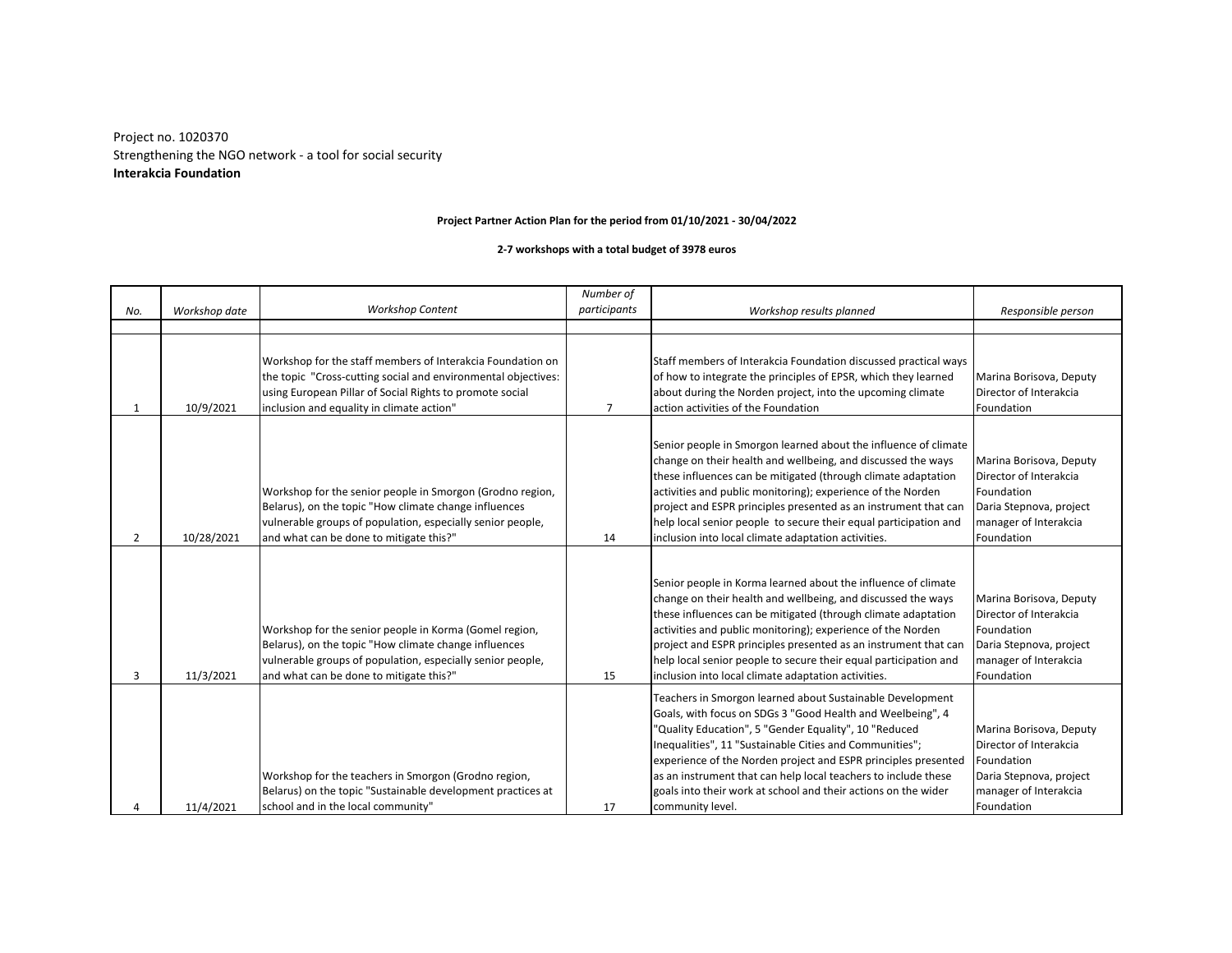| 5              | 11/10/2021 | Workshop for the teachers in Korma (Gomel region, Belarus)<br>on the topic "Sustainable development practices at school<br>and in the local community"                                                                                                                               | 27             | Teachers in Korma learned about Sustainable Development<br>Goals, with focus on SDGs 3 "Good Health and Weelbeing", 4<br>"Quality Education", 5 "Gender Equality", 10 "Reduced<br>Inequalities", 11 "Sustainable Cities and Communities";<br>experience of the Norden project and ESPR principles presented<br>as an instrument that can help local teachers to include these<br>goals into their work at school and their actions on the wider<br>community level.                                                                                                                      | Marina Borisova, Deputy<br>Director of Interakcia<br>Foundation<br>Daria Stepnova, project<br>manager of Interakcia<br>Foundation |
|----------------|------------|--------------------------------------------------------------------------------------------------------------------------------------------------------------------------------------------------------------------------------------------------------------------------------------|----------------|------------------------------------------------------------------------------------------------------------------------------------------------------------------------------------------------------------------------------------------------------------------------------------------------------------------------------------------------------------------------------------------------------------------------------------------------------------------------------------------------------------------------------------------------------------------------------------------|-----------------------------------------------------------------------------------------------------------------------------------|
| 6              | 11/12/2021 | Workshop for local residents in Korma (Gomel region,<br>Belarus) on the topic "ESPR as a tool for public monitoring of<br>the Sustainable Energy and Climate Action Plan of the Korma<br>district"                                                                                   | 16             | Local residents in Korma learned about the planned activities of<br>the Sustainable Energy and Climate Action Plan for the Korma<br>district, with focus on climate adaptation actions in the area of<br>public health. Using the experience of the Norden project and<br>basing on the ESPR principles, they discussed the ways to<br>conduct public monitoring of these actions and secure their<br>equal participation and inclusion into implementation of these<br>activities to mitigate their vulnerability to the consequences of<br>climate change.                             | Marina Borisova, Deputy<br>Director of Interakcia<br>Foundation<br>Daria Stepnova, project<br>manager of Interakcia<br>Foundation |
| $\overline{7}$ | 11/16/2021 | Workshop for local residents in Smorgon Grodno region,<br>Belarus) on the topic "ESPR as a tool for public monitoring of<br>the Sustainable Energy and Climate Action Plan of the<br>Smorgon district"                                                                               | 19             | Local residents in Smorgon learned about the planned activities<br>of the Sustainable Energy and Climate Action Plan for the<br>Smorgon district, with focus on climate adaptation actions in the<br>area of public health. Using the experience of the Norden project Marina Borisova, Deputy<br>and basing on the ESPR principles, they discussed the ways to<br>conduct public monitoring of these actions and secure their<br>equal participation and inclusion into implementation of these<br>activities to mitigate their vulnerability to the consequences of<br>climate change. | Director of Interakcia<br>Foundation<br>Daria Stepnova, project<br>manager of Interakcia<br>Foundation                            |
| 8              | 1/14/2022  | Following the court's decision to liquidate Interakcia<br>Foundation: internal workshop for the staff members of<br>Interakcia Foundation on how to integrate the experience of<br>the Norden project into the aim and objectives of a new NGO<br>to be re-opened in another country | $\overline{7}$ | Staff members of Interakcia Foundation discussed the experience<br>of the Norden project and the ways to reflect this experience in<br>the strategic aim, objectives and planned activities of a new NGO   Marina Borisova, Deputy<br>to be re-opened in another country once the court's decision<br>about Interakcia's liquidation comes into force.                                                                                                                                                                                                                                   | Director of Interakcia<br>Foundation                                                                                              |